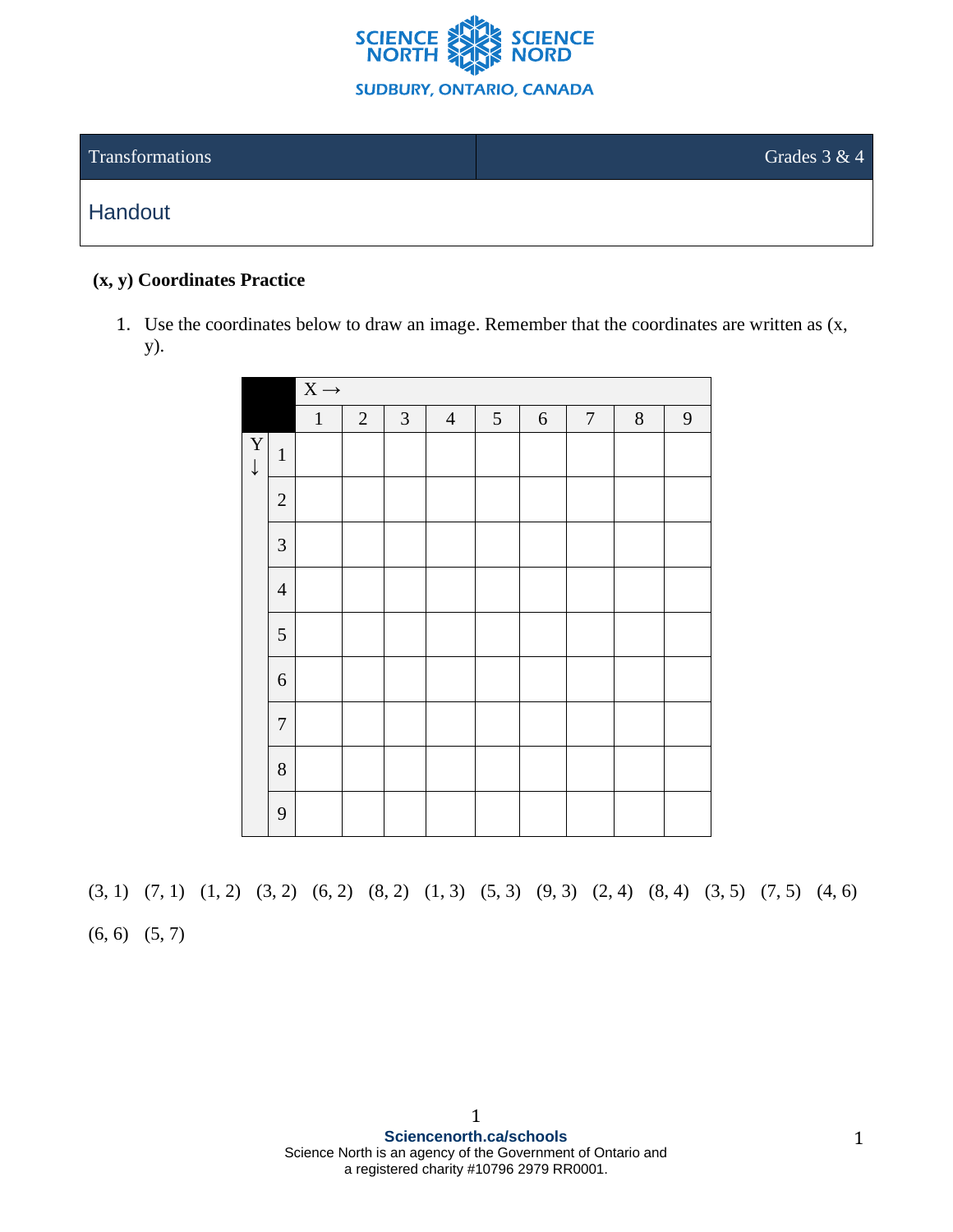

2. Now try to create your own coordinate art. Write the coordinates for each square you filled in below. Remember to use the form  $(x, y)$  for your coordinates.

|                                         |                  | $\overline{X} \rightarrow$ |                |                |                |               |            |                  |       |   |  |  |  |
|-----------------------------------------|------------------|----------------------------|----------------|----------------|----------------|---------------|------------|------------------|-------|---|--|--|--|
|                                         |                  | $\mathbf{1}$               | $\overline{2}$ | $\mathfrak{Z}$ | $\overline{4}$ | $\mathfrak s$ | $\sqrt{6}$ | $\boldsymbol{7}$ | $8\,$ | 9 |  |  |  |
| $\overline{\mathbf{Y}}$<br>$\downarrow$ | $\mathbf 1$      |                            |                |                |                |               |            |                  |       |   |  |  |  |
|                                         | $\sqrt{2}$       |                            |                |                |                |               |            |                  |       |   |  |  |  |
|                                         | $\mathfrak{Z}$   |                            |                |                |                |               |            |                  |       |   |  |  |  |
|                                         | $\overline{4}$   |                            |                |                |                |               |            |                  |       |   |  |  |  |
|                                         | $\mathfrak s$    |                            |                |                |                |               |            |                  |       |   |  |  |  |
|                                         | $\boldsymbol{6}$ |                            |                |                |                |               |            |                  |       |   |  |  |  |
|                                         | $\boldsymbol{7}$ |                            |                |                |                |               |            |                  |       |   |  |  |  |
|                                         | $8\,$            |                            |                |                |                |               |            |                  |       |   |  |  |  |
|                                         | 9                |                            |                |                |                |               |            |                  |       |   |  |  |  |

\_\_\_\_\_\_\_\_\_\_\_\_\_\_\_\_\_\_\_\_\_\_\_\_\_\_\_\_\_\_\_\_\_\_\_\_\_\_\_\_\_\_\_\_\_\_\_\_\_\_\_\_\_\_\_\_\_\_\_\_\_\_\_\_\_\_\_\_\_\_\_\_\_\_\_\_\_\_\_\_\_\_\_

\_\_\_\_\_\_\_\_\_\_\_\_\_\_\_\_\_\_\_\_\_\_\_\_\_\_\_\_\_\_\_\_\_\_\_\_\_\_\_\_\_\_\_\_\_\_\_\_\_\_\_\_\_\_\_\_\_\_\_\_\_\_\_\_\_\_\_\_\_\_\_\_\_\_\_\_\_\_\_\_\_\_\_

\_\_\_\_\_\_\_\_\_\_\_\_\_\_\_\_\_\_\_\_\_\_\_\_\_\_\_\_\_\_\_\_\_\_\_\_\_\_\_\_\_\_\_\_\_\_\_\_\_\_\_\_\_\_\_\_\_\_\_\_\_\_\_\_\_\_\_\_\_\_\_\_\_\_\_\_\_\_\_\_\_\_\_

\_\_\_\_\_\_\_\_\_\_\_\_\_\_\_\_\_\_\_\_\_\_\_\_\_\_\_\_\_\_\_\_\_\_\_\_\_\_\_\_\_\_\_\_\_\_\_\_\_\_\_\_\_\_\_\_\_\_\_\_\_\_\_\_\_\_\_\_\_\_\_\_\_\_\_\_\_\_\_\_\_\_\_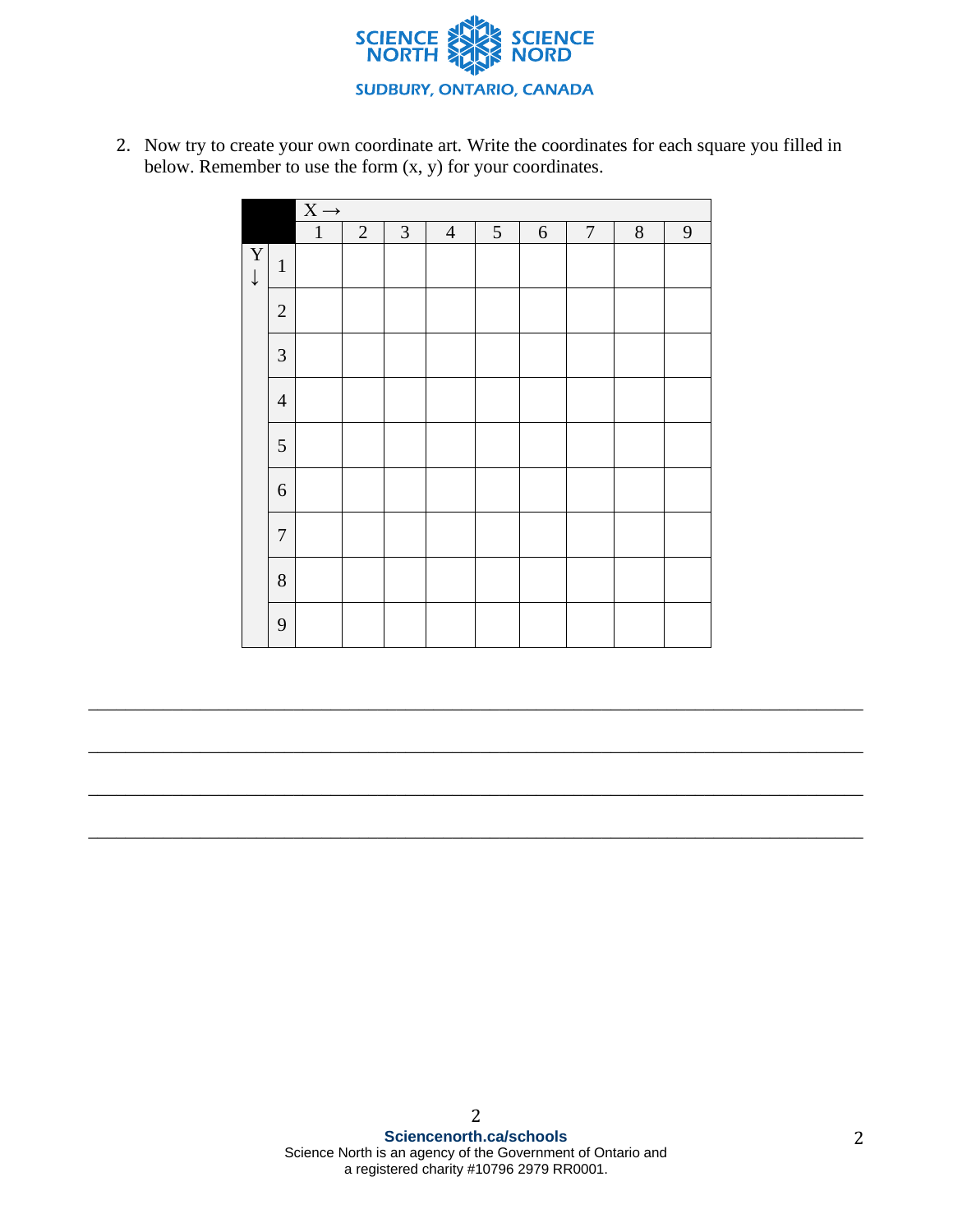

### **Transformation Algorithms Practice**

3. Describe the steps needed to translate the yellow star so that it is inside the box? Use the point marked by the blue star as your starting point, and the blue star marked inside the box as your ending point.



\_\_\_\_\_\_\_\_\_\_\_\_\_\_\_\_\_\_\_\_\_\_\_\_\_\_\_\_\_\_\_\_\_\_\_\_\_\_\_\_\_\_\_\_\_\_\_\_\_\_\_\_\_\_\_\_\_\_\_\_\_\_\_\_\_\_\_\_\_\_\_\_\_\_\_\_\_\_\_\_\_\_\_

\_\_\_\_\_\_\_\_\_\_\_\_\_\_\_\_\_\_\_\_\_\_\_\_\_\_\_\_\_\_\_\_\_\_\_\_\_\_\_\_\_\_\_\_\_\_\_\_\_\_\_\_\_\_\_\_\_\_\_\_\_\_\_\_\_\_\_\_\_\_\_\_\_\_\_\_\_\_\_\_\_\_\_

\_\_\_\_\_\_\_\_\_\_\_\_\_\_\_\_\_\_\_\_\_\_\_\_\_\_\_\_\_\_\_\_\_\_\_\_\_\_\_\_\_\_\_\_\_\_\_\_\_\_\_\_\_\_\_\_\_\_\_\_\_\_\_\_\_\_\_\_\_\_\_\_\_\_\_\_\_\_\_\_\_\_\_

\_\_\_\_\_\_\_\_\_\_\_\_\_\_\_\_\_\_\_\_\_\_\_\_\_\_\_\_\_\_\_\_\_\_\_\_\_\_\_\_\_\_\_\_\_\_\_\_\_\_\_\_\_\_\_\_\_\_\_\_\_\_\_\_\_\_\_\_\_\_\_\_\_\_\_\_\_\_\_\_\_\_\_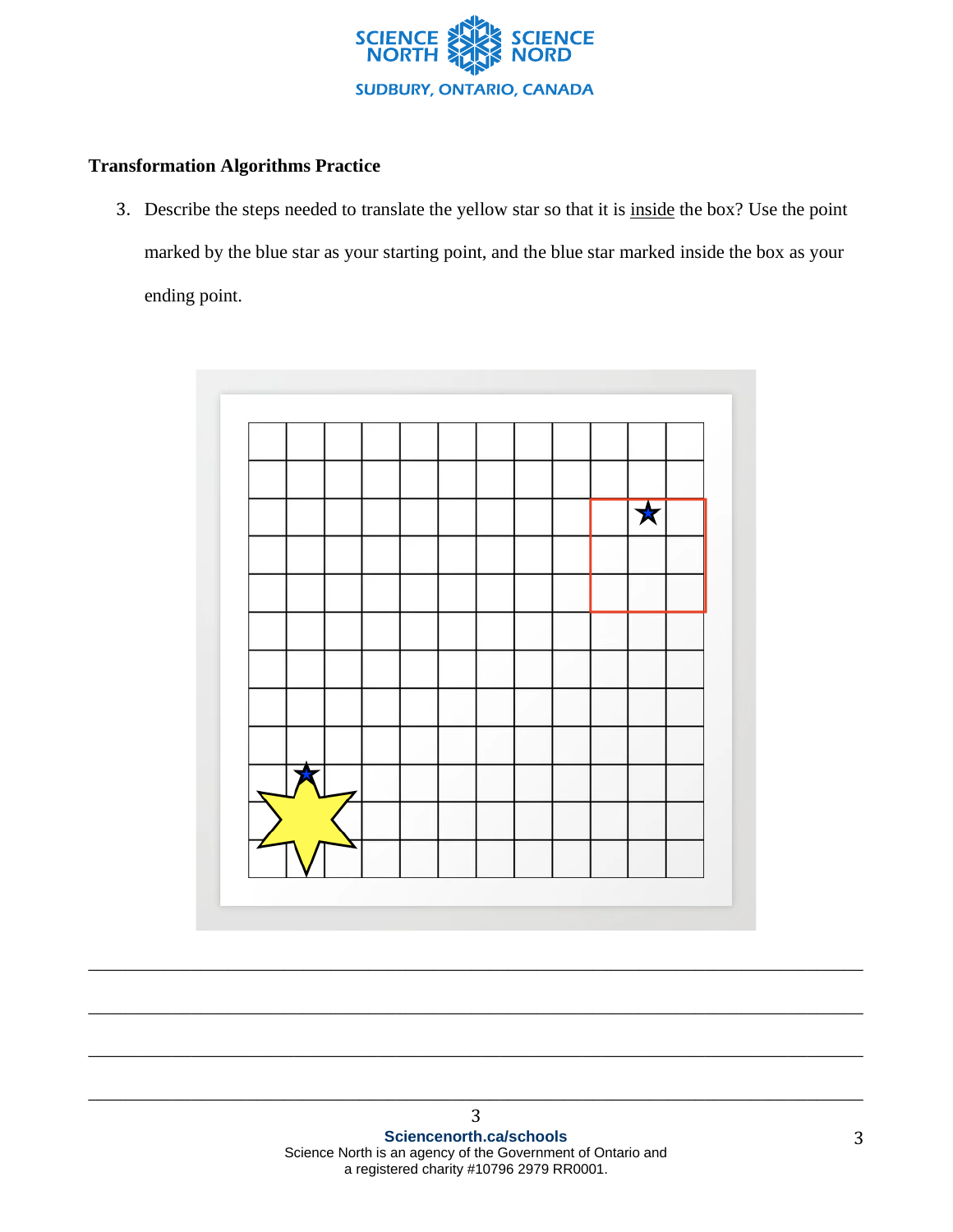

4. Describe the steps needed to translate and rotate the yellow star so that it is inside the box? Use the point marked by the blue star as your starting point, and the blue star marked inside the box as your ending point.



\_\_\_\_\_\_\_\_\_\_\_\_\_\_\_\_\_\_\_\_\_\_\_\_\_\_\_\_\_\_\_\_\_\_\_\_\_\_\_\_\_\_\_\_\_\_\_\_\_\_\_\_\_\_\_\_\_\_\_\_\_\_\_\_\_\_\_\_\_\_\_\_\_\_\_\_\_\_\_\_\_\_\_

\_\_\_\_\_\_\_\_\_\_\_\_\_\_\_\_\_\_\_\_\_\_\_\_\_\_\_\_\_\_\_\_\_\_\_\_\_\_\_\_\_\_\_\_\_\_\_\_\_\_\_\_\_\_\_\_\_\_\_\_\_\_\_\_\_\_\_\_\_\_\_\_\_\_\_\_\_\_\_\_\_\_\_

\_\_\_\_\_\_\_\_\_\_\_\_\_\_\_\_\_\_\_\_\_\_\_\_\_\_\_\_\_\_\_\_\_\_\_\_\_\_\_\_\_\_\_\_\_\_\_\_\_\_\_\_\_\_\_\_\_\_\_\_\_\_\_\_\_\_\_\_\_\_\_\_\_\_\_\_\_\_\_\_\_\_\_

\_\_\_\_\_\_\_\_\_\_\_\_\_\_\_\_\_\_\_\_\_\_\_\_\_\_\_\_\_\_\_\_\_\_\_\_\_\_\_\_\_\_\_\_\_\_\_\_\_\_\_\_\_\_\_\_\_\_\_\_\_\_\_\_\_\_\_\_\_\_\_\_\_\_\_\_\_\_\_\_\_\_\_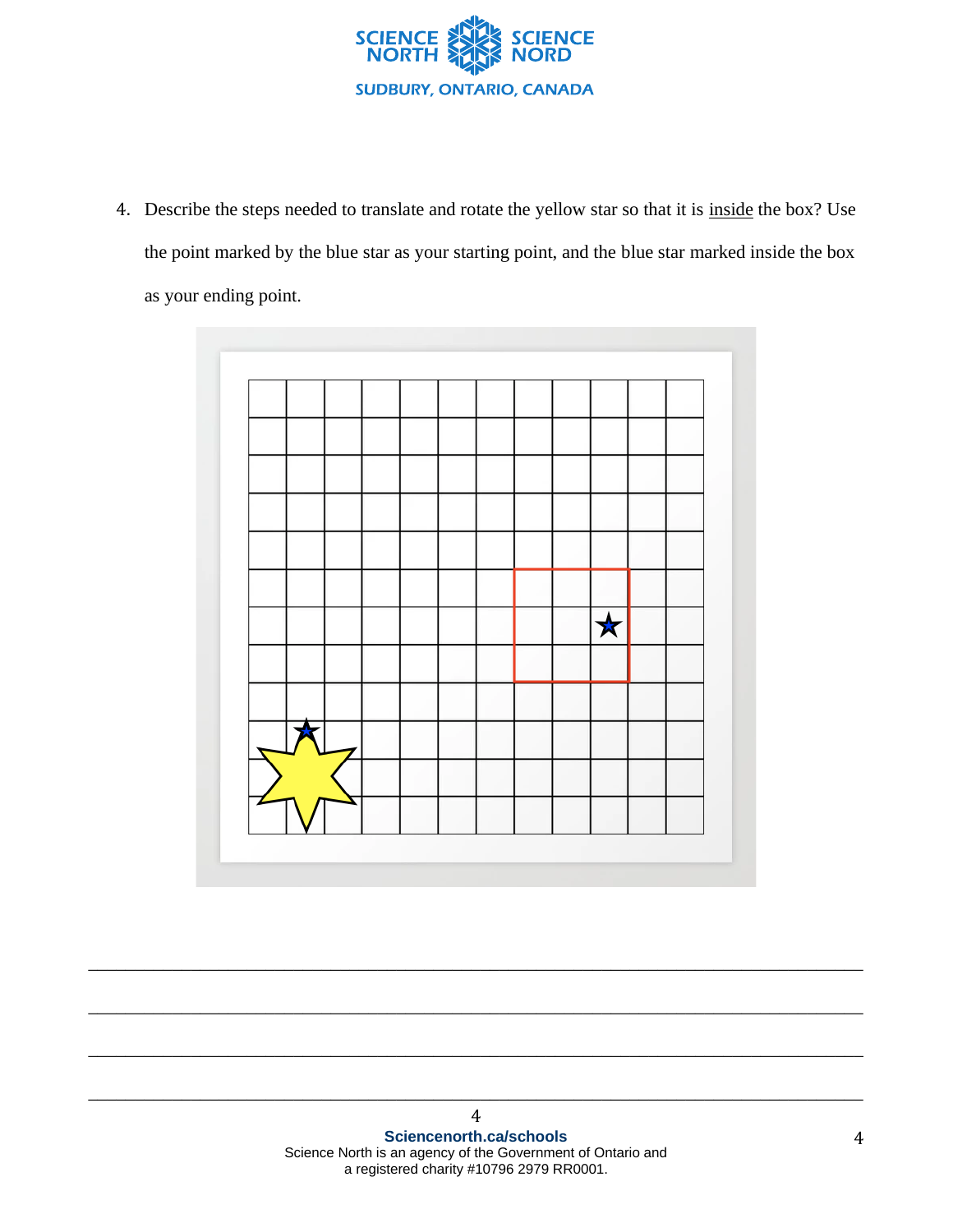

### **Transformations** Grades 3 & 4

# Answer Key

Coordinates Practice

1.

|                | $X \rightarrow$ |              |            |                             |                |                |            |                  |   |                |
|----------------|-----------------|--------------|------------|-----------------------------|----------------|----------------|------------|------------------|---|----------------|
|                |                 | $\mathbf{1}$ | $\sqrt{2}$ | $\ensuremath{\mathfrak{Z}}$ | $\overline{4}$ | $\mathfrak{S}$ | $\sqrt{6}$ | $\boldsymbol{7}$ | 8 | $\overline{9}$ |
| $Y \downarrow$ | $\,1\,$         |              |            |                             |                |                |            |                  |   |                |
|                | $\mathbf{2}$    |              |            |                             |                |                |            |                  |   |                |
|                | $\overline{3}$  |              |            |                             |                |                |            |                  |   |                |
|                | $\overline{4}$  |              |            |                             |                |                |            |                  |   |                |
|                | $\mathfrak s$   |              |            |                             |                |                |            |                  |   |                |
|                | $\sqrt{6}$      |              |            |                             |                |                |            |                  |   |                |
|                | $\overline{7}$  |              |            |                             |                |                |            |                  |   |                |
|                | 8               |              |            |                             |                |                |            |                  |   |                |
|                | 9               |              |            |                             |                |                |            |                  |   |                |

3. Students can describe the steps for translating the star using sentences or arrows.

Move up seven squares and move right 9 squares

Or: ↑ ↑ ↑ ↑ ↑ ↑ ↑ → → → → → → → → →

4. Students can describe the steps for translating the star using sentences or arrows.

Move up 4 squares; move right 7 squares; rotate  $\frac{1}{4}$  turn (or 90 $\degree$ ) clockwise

Or:  $\uparrow \uparrow \uparrow \uparrow \rightarrow \rightarrow \rightarrow \rightarrow \rightarrow \rightarrow \Box$ 

5 **Sciencenorth.ca/schools** Science North is an agency of the Government of Ontario and a registered charity #10796 2979 RR0001.